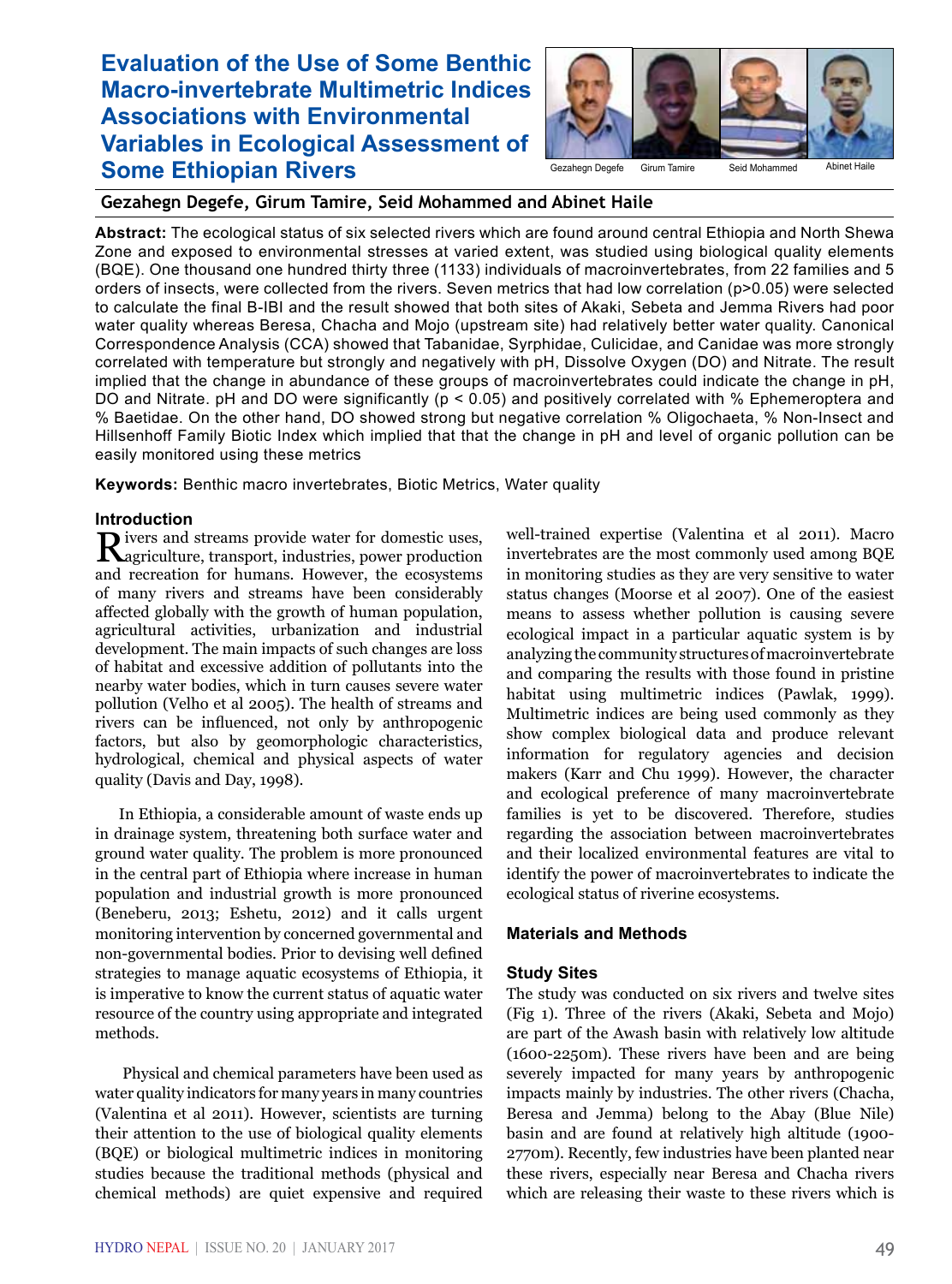undoubtedly expected to affect the ecology of the rivers. Unlike the other rivers, Jemma River is less affected by industries. Therefore, it was our interest to assess the current ecological status of these rivers using benthic macroinvertebrate indicators along the gradient of the impact level (from potentially less impacted to severely impacted) and altitudinal gradient.

invertebrate identification was done to family level using identification keys of Barbour et al (1995) and Bouchard (2012). Then, the abundance and percent composition of each family was determined for each sample by counting.

#### **Data Analysis**



Figure 1: Map of the study sites (Abbreviations: B1- upstream Beresa, B2- downstream Beresa, C1- upstream Chacha, C2 downstream chacha, M1-upstream Mojo, M2-down stream Mojo, A1- upstream Akaki , A2-downstream Akaki, S1-upstream Sebeta, S2-downstram Sebeta, J1- upstream Jemma and J2-downstream Jemma)

## **Sampling**

#### **Physico-Chemical Sampling**

Temperature, pH and DO of the rivers were measured twice in each site using a portable Hanna (9024) digital pH meter between January and April 2015. One litter composite water samples (by integrating samples from spatial gradient) were collected in replicate from each site during each visit to analyse nitrate (NO3-), total phosphorus (TP) and soluble reactive phosphate (SRP).

#### **Macro Invertebrate Sampling**

One hundred meter reach lengths that consist both riffle and pool habitats were selected in each site of the rivers for macro invertebrate sampling (Bouchard, 2012) and each site was visited twice during the sampling period and two hours were spent during each visit. Two types of samplers were used depending on the habitats type. Surber sampler (with 0.5mm mesh size) was used in riffle areas where there was fast flow of water; D frame net (with 0.5mm mesh size) was used in pool areas. After sampling, the macroinvertebrates were separated from debris in situ and preserved in 70 % ethanol and were then taken to the laboratory for identification.

#### **Laboratory Work**

The analysis of NO3-, SRP and TP was done monthly using spectrophotometric method. NO3-was analyzed with sodium salicylate method (APHA, 1995), and SRP and TP with ascorbic method (APHA, 1999). Macro

#### **Indices used for Data Analysis**

Shannon and Weiner (1963) index was used to assess the diversity of macroinvertebrates in these rivers. Hilsenhoff Family of Biotic Index (H-FBI) (Hilsenhoff, 1988) was calculated to assess the pollution tolerance of each collected taxa in each site as follows.

H- FBI =  $\Sigma$  (xi\*ti)/(n),

Where,  $xi = number of individuals,  $ti = tolerance$$ value, and  $n =$  total number of organisms in the sample. ti was obtained from the value given in Bouchard (2012) for each family of macroinvertebrates and ranges from 0-10. Benthic Index of Biological Integrity (B-IBI) was used to assess the ecological status of the sites for this study purpose following the procedure of Barbour et al (1995) and Sitotaw (2006).

#### **Multivariate Analysis**

Multivariate analysis (Canonical Correspondence Analysis (CCA)) was used to study the association between macro invertebrate abundance and physicochemical factors using CANOCO 4.5 software. Principal component analysis (PCA) was used to observe how sites varied with respect to physico-chemical variables or to observe the physico-chemical gradient along the sites using PAST software as the relation was unconstrained (Ter Braak, 1987).

#### **Results**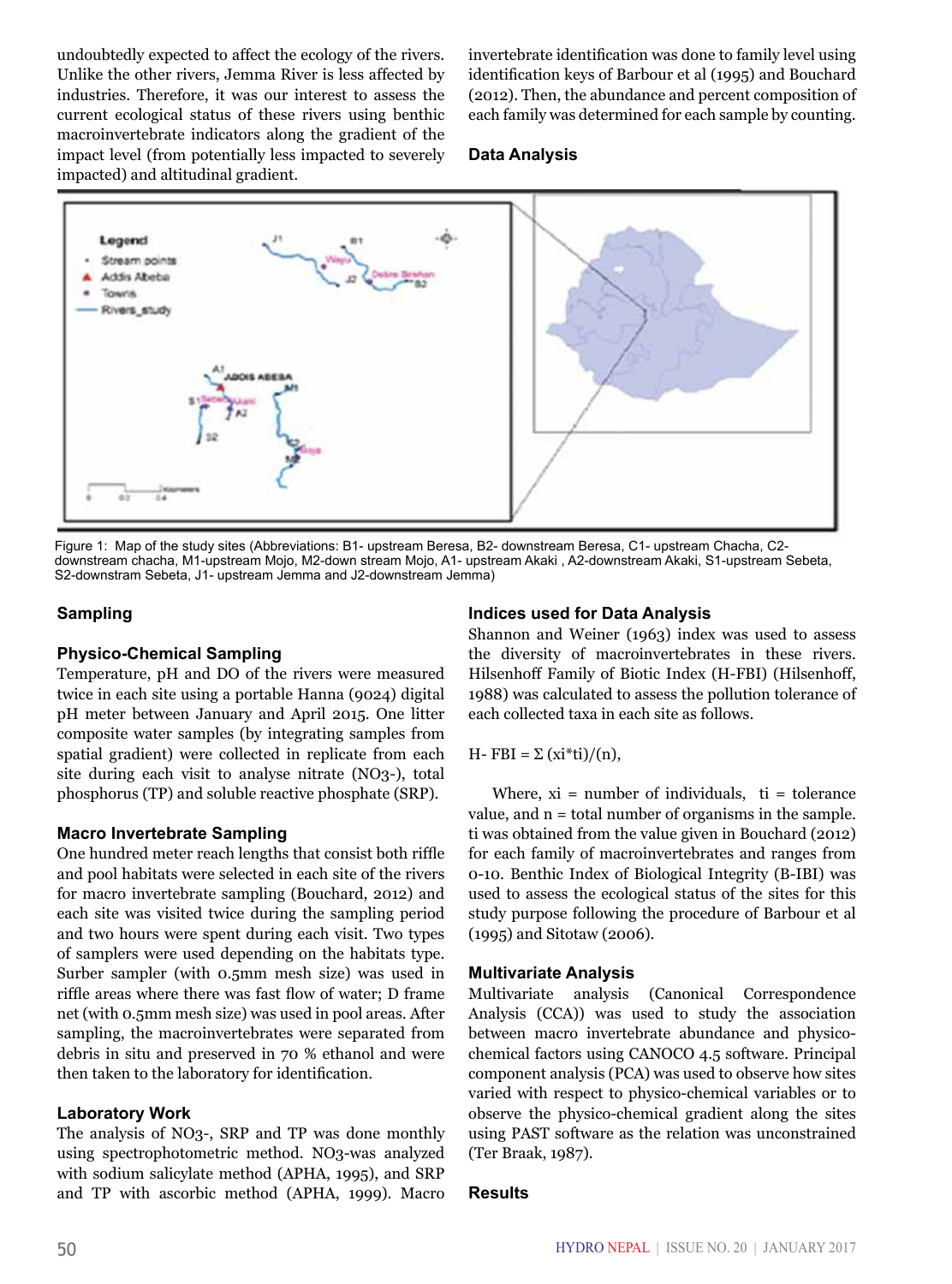## **Variation in Physico-Chemical Variables among the Study Sites**

Analysis of physico-chemical variables showed wide variation among the study sites. DO was below 3 mg/l in both sites of Sebeta and Akaki River where as high DO measurements were recorded in Beresa and Chacha rivers (Table 1). Mean TP was the highest (45.63 mg/l) in Akaki 2 sites and the next high value (32.36 mg/l) was recorded in the same river (Akaki1). TP was very low at both sites of Jemma River (0.2 and 0.9 mg/l) and Chacha (particularly C2) River. Axis 1 and axis 2 of the PCA explained 68.3% of the total variance (Fig. 2) regarding the sites versus physico-chemical association, where the first axis and second axis contributed 44.5% and 23.8% to the variation, respectively. The result of the analysis discriminates Chacha, Beresa and Mojo (1) rivers (by axis 1) from other sites by having high pH, DO, and nitrate. Mojo (2) was highly associated with high SRP.

## **Macro invertebrate Species Composition of the Rivers**

One thousand one hundred thirty three (1133) individuals of macroinvertebrates, belonging to 22 families and 5 orders of insects, were collected from the rivers. Diptera comprised the largest proportion in terms of total number of families sampled followed by non-insect and Ephemeroptera. Chironomidae (red) was the most abundant family (in terms of number) and occurred in all rivers. High number of Culicidae and Corixidae were also recorded next to Chironomidae, although their occurrence was restricted in Sebeta River (particularly Culicidae) and Beresa, Chacha and downstream of Mojo rivers (Corixidae). Ephemeropterans, which are commonly considered as indicator of good water quality, were entirely absent in Akaki, Sebeta and Jemma river.

|  | <b>River</b>   | pH           | <b>DO</b><br>(mg/l) | <b>Temperature</b><br>(0c) | TP.<br>(mg/l) | NO <sub>3</sub><br>$^{1}$ (mg/l) | $PO4-2 (mg/l)$  |  |
|--|----------------|--------------|---------------------|----------------------------|---------------|----------------------------------|-----------------|--|
|  | B 1            | $9.01 + 0.5$ | $8.2 + 0.2$         | $15+0.3$                   | $19.46 + 3$   | $2.73 + 0.9$                     | $0.0182 + 0.01$ |  |
|  | <b>B2</b>      | $8.7 + 0.7$  | $8.5 + 0.4$         | $13 + 0.2$                 | $25.06 + 2$   | $2.9 + 0.4$                      | $0.81 + 0.05$   |  |
|  | C1             | $9.0 + 0.3$  | $8.0 + 0.8$         | $14 + 0.4$                 | $11.67 + 5$   | $5.02 + 0.3$                     | $0.02 + 0.01$   |  |
|  | C <sub>2</sub> | $9.7 + 0.7$  | $9 + 0.4$           | $14+0.3$                   | $1.03 + 3$    | $4.04 + 0.6$                     | $0.0049 + 0.05$ |  |
|  | M 1            | $9.1 + 0.8$  | $7.9 + 0.4$         | $20 + 0.5$                 | $2.01 + 2$    | $0.45 + 0.5$                     | $0.9 + 0.03$    |  |
|  | M <sub>2</sub> | $9.4 + 0.6$  | $4.5 + 0.6$         | $24 + 0.3$                 | $6.8 + 0.7$   | $0.33 + 0.3$                     | $2.9 + 0.05$    |  |
|  | A1             | $8.33 + 0.9$ | $2.7 + 0.5$         | $17.4 + 0.3$               | $32.63 + 3$   | $0.45 + 1$                       | $0.0807 + 0.05$ |  |
|  | A 2            | $8.6 + 0.8$  | $2.08 + 0.6$        | 19.4 <u>+</u> 0.5          | $45.63 + 0.5$ | $1.08 + 0.2$                     | $0.65 + 0.03$   |  |
|  | S <sub>1</sub> | $8.5 + 0.2$  | $2.00 + 0.5$        | $29 + 0.3$                 | $3.9 + 0.1$   | $0.9 + 0.2$                      | $0.56 + 0.05$   |  |
|  | S <sub>2</sub> | $8.41 + 0.6$ | $2.59 + 0.8$        | $34 + 0.7$                 | $1.21 + 2$    | $0.39 + 0.5$                     | $0.0145 + 0.05$ |  |
|  | J1             | $8 + 0.9$    | $7.1 + 0.9$         | $21 + 0.2$                 | $0.2 + 0.3$   | $0.20 + 0.2$                     | $0.003 + 0.001$ |  |
|  | J2             | $8.59 + 0.5$ | $6.71 + 0.5$        | $21.3 + 0.2$               | $0.94 + 0.5$  | $0.3 + 0.1$                      | $0.017 + 0.005$ |  |

Table 1: Physico-chemical variables in the study sites



Figure 2: Principal components analysis ordination diagram of the physicochemical factors at study sites (Abbreviations: A1 – Akaki 1, A2 – Akaki 2, B1 – Beresa 1, B2 – Beresa 2, C1 – Chacha 1, C2 – Chacha 2, S1 – Sebeta 1, S2 – Sebeta 2, M1 – Mojo 1, M2 – Mojo2, J1, Jemma1-J2 Jemma2; DO-Dissolved Oxygen, TP-Total Phosphorus, PO4- Soluble Reactive Phosphate, NO3, Nitrate, Temp-Temperature)

Only seven metrics that had low correlation (p>0.05) (Table 2) were selected to calculate the final B-IBI in each site, and others metric were eliminated as they have redundant information. %EPT, % Chironomidae and Hilsenhoff Family Biotic Index were eliminated as they had strong correlation ( $p<0.05$ , R2=0.86) with % Ephemeroptera and % Diptera and had redundant information (Table 2).

## **B-IBI Determination for the Sites**

B-IBI value was calculated by adding the sum of the scores of the metrics, which were assigned into three categories (5, 3 and 1), and

standardizing to 100 points (Table 3). Based on their B-IBI value, it can be seen that both sites of Akaki, Sebeta and Jemma rivers had poor water quality whereas Beresa , Chacha and Mojo (upstream site) had relatively better water quality (Table 3). There was no difference in the impairment level between downstream and upstream sites of Sebeta and Jemma rivers which were similarly impaired and had poor water quality. Both sites of Beresa River were moderately impaired and the status of water quality of the river was observed to be fair although the upstream site had lower B-IBI value. The downstream of Chacha and upstream of Mojo river were less impaired than other sites and have better ecological condition.

## **Relationship between Macro Invertebrate Families and Physico-Chemical Variables**<br>The first two axe

first two axes of canonical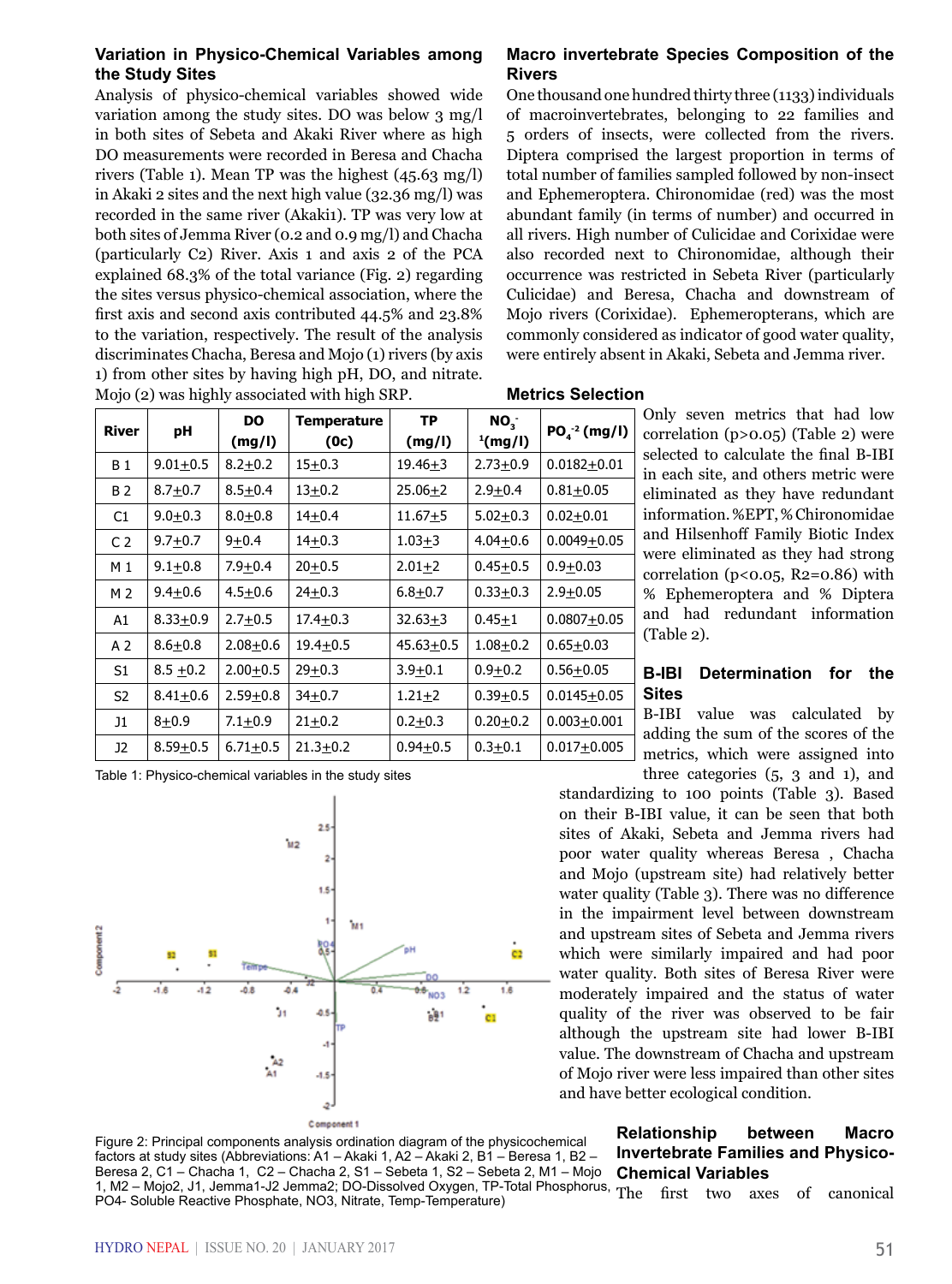correspondence analysis explained association of 53.3% of families versus environmental variables and the correlation between the species and environment in the first and second axis was 0.95 and 0.907, respectively. CCA showed that temperature was more strongly and positively correlated with Tabanidae, Syrphidae, Culicidae, Clams and Caenidae whereas it was strongly but negatively associated with Tricorythidae, Planorbidae, Heptageniidae, Simulidae, Sphaeriidae and Hydropysichdae (Fig. 3) . DO, NO3- and pH, on the other hand was strongly and positively correlated with Tricorythidae, Planorbidae, Heptageniidae, Simulidae, Sphaeridae and Hydropysichdae and negatively with Tabanidae, Syrphidae, Culicidae, Clams and Caenidae (Fig. 3). TP and SRP was more strongly correlated with Corixidae, Oligochaete, Heptageniidae, Simulidae, Sphaeridae but negatively with Clam, Caenidae and Tabanidae. Taxa such as Chironomidae (both red and pale) and Elmidae had poor correlation with the environmental variables measured in this study (Fig. 3). Relationship between the Metrics and Physico-Chemical Variables

| _________         |        |                |          |                    |                 |                |               | <u> aaaanon to the org</u> |                   |             |
|-------------------|--------|----------------|----------|--------------------|-----------------|----------------|---------------|----------------------------|-------------------|-------------|
|                   | %TR    |                |          | %Eph  % Bae  % EPT | <b>SW</b>       |                | % Chi  % Dipt | % Olig                     | %NI               | <b>HFBI</b> |
| %TR               | 1.00   | 0.150          | 0.296    | 0.212              | 0.296           | 0.113          | $-0.086$      | $-0.254$                   | $-0.468$          | $-0.392$    |
| $%Eph$ 0.15       |        | 1.00           | 0.533    | $ 0.99\rangle$     | 0.341           | -0.61          | -0.921        | -0.409                     | 0.037             | $-0.725$    |
| $%$ Bae $ 0.29$   |        | 0.53           | 1.00     | 0.485              | 0.055           | $-0.229$       | $-0.44$       | $-0.024$                   | -0.409            | $-0.293$    |
| $%$ EPT $ 0.21$   |        | $ 0.99\rangle$ | 0.485    | 1.00               | 0.334           | $-0.595$       | -0.91         | -0.457                     | $ 0.0075 $ -0.783 |             |
| <b>SW</b>         | 0.296  | 0.34           | 0.055    | 0.33               | 1.00            | -0.039         | $-0.466$      | 0.0092                     | $ 0.3450 $ -0.382 |             |
| % Chi 0.112       |        | -0.61          | -0.229   | -0.595             | -0.038          | $ 1.00\rangle$ | 10.61         | 0.312                      | $-0.253$ $0.265$  |             |
| $%$ Dipt $-0.086$ |        | $-0.92$        | -0.45    | $-0.906$           | -0.465          | 0.61           | 1.00          | 0.147                      | $-0.253$          | 0.664       |
| % Olig $-0.254$   |        | -0.41          | $-0.024$ | -0.456             | $ 0.009\rangle$ | 0.312          | 10.15         | 1.000                      | 0.466             | 0.385       |
| %NI               | -0.47  | 0.038          | -0.41    | 0.007              | 0.345           | $-0.253$       | -0.25         | 0.466                      | 1.00              | 0.131       |
| <b>HFBI</b>       | -0.392 | $-0.73$        | $-0.29$  | $-0.783$           | -0.382          | 0.266          | 10.66         | 0.385                      | 0.131             | 1.00        |

the selected metric, except % Dipt where it was negative for all the nutrient variables. However, the correlation was not statistically significant at  $p > 0.05$ .

## **Discussion**

## **Environmental Variables in the Rivers**

Beresa and Chacha rivers had higher DO than other sites of the rivers which agrees with the observation of Sitotaw (2006). High DO in these rivers indicated the presence of relatively low organic pollution compared to other sites of other rivers. DO is usually low in water where there is high organic input due to microbial respiration (Wetzel, 2001). Rivers of Akaki, Sebeta, Jemma and downstream of River Mojo had significantly lower DO and were dominated by Chironomidaes and other low oxygen tolerant families (e. g. Syrphidae larvae). This agreed with the observation of Visinskiene and Bernotiene (2012) who observed the abundance of these species in some European rivers with lower DO. The higher concentration of TP in Akaki River showed the presence of inorganic pollution in the river

in addition to the organic pollution which most probably I derived from the industries. This condition, with other factors not realized in this study, seemed to restrict the distribution of macroinvertebrate community to species that tolerate inorganic contamination (e.g. Chironomidae).

Table 2: Spearman Rank Order Correlations between the metrics (Underlined correlations are significant at  $p < 05000$ )

| <b>Site</b>    | %TR | %Eph         | $%$ Bae      | <b>SW</b> | %Dipt | %Olig | %NI | <b>Total</b> | <b>BIBI</b> |  |
|----------------|-----|--------------|--------------|-----------|-------|-------|-----|--------------|-------------|--|
| B <sub>1</sub> | 1   | 5            | 1            | 3         | 5     | 5     | 1   | 21           | 60          |  |
| B <sub>2</sub> | 1   | 3            | 1            | 3         | 5     | 5     | 5   | 23           | 65.7        |  |
| C1             | 5   | $\mathbf{1}$ | 1            | 3         | 3     | 5     | 5   | 23           | 65.7        |  |
| C <sub>2</sub> | 1   | 5            | 5            | 3         | 5     | 5     | 5   | 29           | 82.85       |  |
| M 1            | 5   | 3            | 3            | 5         | 5     | 5     | 5   | 31           | 88.57       |  |
| M <sub>2</sub> | 1   | $\mathbf{1}$ | 1            | 3         | 3     | 5     | 5   | 19           | 54.28       |  |
| A1             | 1   | 1            | 1            | 3         | 1     | 3     | 3   | 13           | 37.14       |  |
| A <sub>2</sub> | 1   | 1            | $\mathbf{1}$ | 3         | 3     | 1     | 1   | 11           | 31.42       |  |
| S <sub>1</sub> | 1   | 1            | $\mathbf{1}$ | 1         | 1     | 5     | 5   | 15           | 42.85       |  |
| S <sub>2</sub> | 1   | 1            | $\mathbf{1}$ | 3         | 3     | 5     | 1   | 15           | 42.85       |  |
| J <sub>1</sub> | 1   | 1            | 1            | 1         | 1     | 5     | 5   | 15           | 42.85       |  |
| J <sub>2</sub> | 1   | 1            | 1            | 3         | 1     | 5     | 5   | 17           | 48.57       |  |

**Relationship between Macroinvertebrate Families and Environmental Variables**

The strong correlation between the species and environment in the first  $(0.95)$  and second  $(0.907)$ axis in CCA showed that these axes had strong predictive power on the selected environmental parameters. It can be inferred from the analysis that families such as Tabanidae, Syrphidae, Culicidae, Clams and Caenidae seem to prefer high water temperature and do well in water with low pH, DO and nitrate level. The observation agreed to some extent with the result of Knee and Encalada (2014). Thus, such families could be

Table 3: Standardized scores of each metrics in the sites

It was noted that pH was significantly ( $p < 0.05$ , R2=0.91) and positively correlated with % Eph and % Bae whereas DO with % Ephemeroptera (Table 4). DO showed strong but negative correlation % Oligo, % NI and HFBI. Temperature was strongly and positively correlated with NI but negativity and significantly with % Eph ( $p < 0.05$ , R2=0.9). TP, SRP and NO3concentration showed positive correlation with most of considered as indicator of high temperature and lower levels of pH, DO and nitrate.

Tricorythidae, Planorbidae, Heptageniidae, Simulidae, Sphaeridae and Hydropysichdae showed the reverse trend. They showed strong negative correlation with temperature but strong and positive correlation with pH, DO and nitrate level. It implied that these families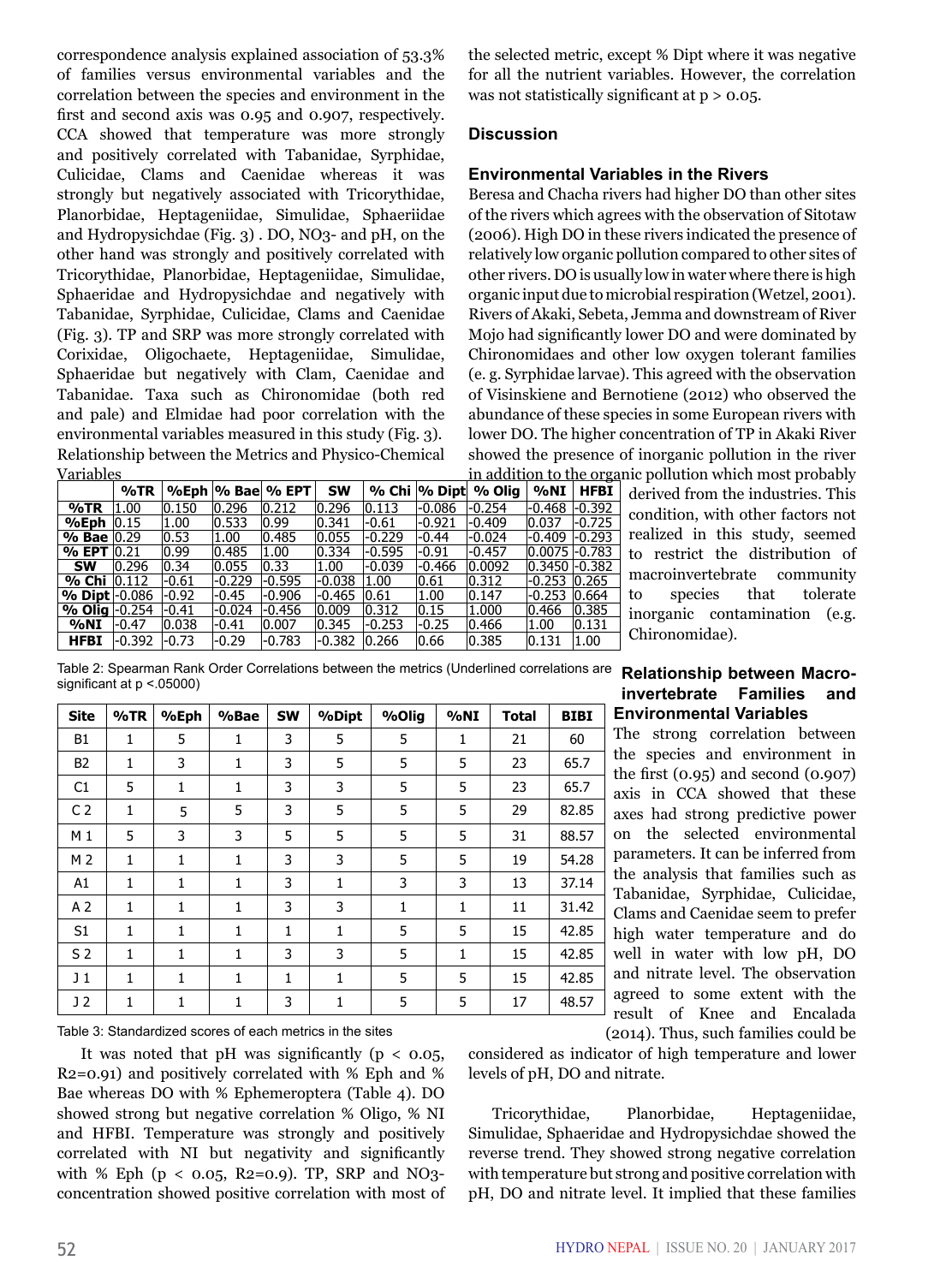could be indicators of higher pH, DO and nitrate level. As the CCA analysis showed that all types of chironomidae sampled in this study seem to have poor correlation with the environmental variables which indicated that they are poor indicators of environmental conditions. In fact, this observation agree with the report of Beneberu (2013) who stated that Chironomidae cannot be considered as indicator macroinvertebrates at family level unless their taxonomic resolution is done to lower taxonomic level.



campus and textile constrained, specific contracts, the contracts, and could be responsible for the high could be responsible for the high Figure 3. Biplot of canonical correspondence analysis (CCA) (Abbreviations: Baet-Baetidae, Hydrop- Hydrophilidae, Tric-, Tricorythidae,Plano- Planorbidae, Elmi- Elmidae, Sciom- Sciomyzidae, Turb-Turbilaria, Chir(Pa)-Chironomidae Pale, Chir(red)-Chironomidae red, Oligo-Oligochaeta, Corix-Corixidae, Hept-Heptagniidae, Sphae-Sphaeridae, Simu-Simulidae, Philo- Philopotamidae, Cae- Caenidae , Taban-Tabanidae, Syrph-Syrphidae, Culic-Culicidae; DO-Dissolved Nitrate, Temp-Temperature)

nutrient status of the water. However, correlation between TP and NI were strong which agrees with observation Sitotaw (2006). Thus, percentage of noninsect macroinvertebrate could be used as an indicator for total phosphorus enrichment. % Eph and % Bae were strongly and positively associated with high pH which implied that high pH, upto certain level, could favour the dominance of these families. % Eph was also strongly and positively associated with DO. It entailed that high

% Eph could indicate high DO in such systems which in turn means that there is low organic input in such water which agrees with the observation of Klemm et al (2003) and Arimoro and Muller (2010). % Olig, % NI and HFBI were negatively but strongly correlated with DO.

#### **Classification of Sites Using B-IBI**

B-IBI showed that water quality of both sites of River Akaki, Sebeta and Jemma were poor and impaired while sites of Beresa 1, Beresa 2, Chacha 1, Mojo 2 were impacted moderately. Akaki and Sebeta were obviously impacted by the industries found at the vicinities of the river. B-IBI values of Downstream of Chacha and upstream Mojo indicated that these sites were the least impacted of all other sites and were found in relatively good condition. The B-IBI values of both sites of Beresa were categorized under moderate impairment, although the upstream site had relatively high B-IBI value as compared to the downstream site of the same river. The enrichment from the university

B-IBI value of this particular site. Although Beresa River was less impacted than Akaki and Sebeta rivers

|             | рH       | D <sub>O</sub> | Temp     | ТP       | NO <sub>3</sub> | PO <sub>4</sub> |
|-------------|----------|----------------|----------|----------|-----------------|-----------------|
| %Tric       | 0.377    | 0.364          | $-0.236$ | 0.054    | 0.297           | 0.256           |
| %Eph        | 0.638    | 0.715          | $-0.68$  | 0.200    | 0.483           | 0.286           |
| $%$ Bae     | 0.774    | 0.451          | $-0.107$ | $-0.237$ | 0.113           | 0.213           |
| <b>SW</b>   | 0.0045   | 0.059          | 0.0456   | 0.127    | $-0.127$        | 0.359           |
| % Dipt      | $-0.563$ | $-0.50$        | 0.487    | $-0.254$ | $-0.487$        | $-0.418$        |
| % Olig      | $-0.133$ | $-0.62$        | 0.776    | $-0.075$ | $-0.208$        | 0.144           |
| %NI         | $-0.409$ | $-0.62$        | 0.248    | 0.515    | 0.000           | 0.286           |
| <b>HFBI</b> | $-0.382$ | $-0.68$        | 0.519    | 0.136    | $-0.555$        | 0.200           |

at present, it is highly likely that the ecology of the river will be impaired severely as the volume of waste released to the river from these sites could increase with the expansion of the university and industrial activities around the river.

*Girum Tamire holds BSc in Biology from Bahir Dar University (2002), MSc in fisheries and Aquatic Sciences from Addis Ababa Natural Sciences, Department of Biology (2006) and PhD* 

**- -**

Table 4: Spearman Rank Order Correlations between the metrics and environmental variables (Marked correlations are significant at p <0.05)

## **Association between the Metrics and Environmental Variables**

TP, SRP and NO3- concentration showed positive correlation with most of the selected metric, except % Dipt where it was negative for all the nutrient variables, although it was statistically not significant (p>0.050). It implies that these metrics may not be important indicators when used solely to indicate the inorganic

*in fisheries and Aquatic Sciences from Addis Ababa University, Natural Sciences, Department of Biology (2014). He has published in co-author number of papers.*

*Coresponding E-mail: tamiregirum1@gmail.com*